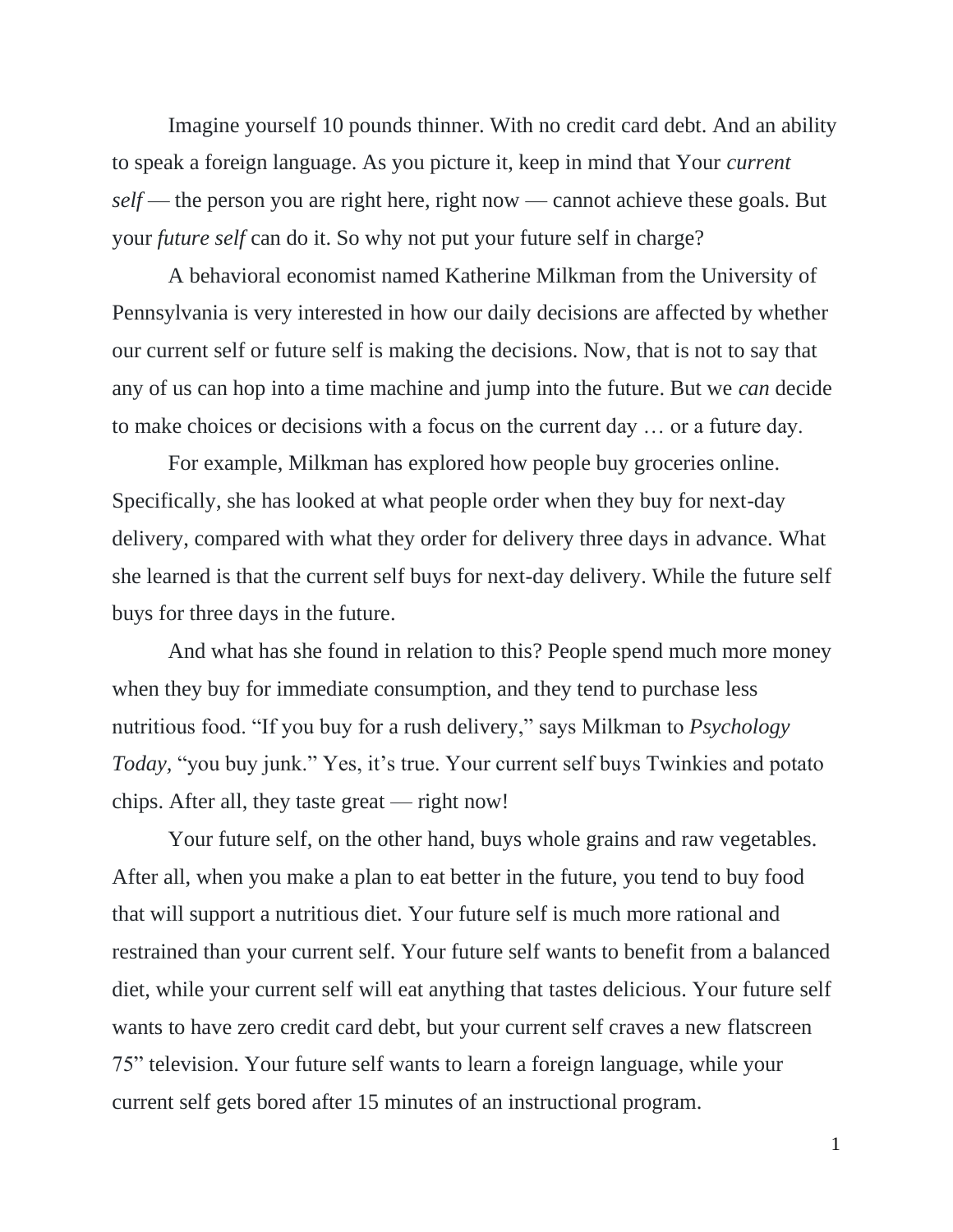Ok…so, what can you do? Why not *put your future self in charge?* Make a grocery list and stick to it. Pay down your debt each and every month. Spend 30 minutes a day on studying a language — no exceptions! "The more certain the future is," says *Psychology Today,* "the more power it has." So, make the future certain. Give it power in your life. Put your future self in charge of your current, daily decisions!

One might say that Jesus had an amazing ability to make choices from the perspective of his future self. When he was traveling toward Jerusalem, some Pharisees said to him, "Get away from here, for Herod wants to kill you!" These Pharisees may have wanted to help Jesus, or they may have wanted to hurt him. It's hard to tell. But regardless of their motivation, they are speaking to his current self. "Get away from here" — *now!* "Herod wants to kill you" — *today!*

I'm willing to bet that most of us would panic if we heard such a message. We would drop everything and run for our lives. But Jesus put his future self in charge. "Go and tell that fox for me," he says, "'Listen, I am casting out demons and performing cures today and tomorrow, and on the third day I finish my work.'" Jesus has an agenda for what he is doing: Today and tomorrow, cast out demons and perform cures; in three days, finish his work. Jesus has put his future self in control, not Herod.

Our Savoir moves forward because he knows that *his* future has to align with *God's* future. "I must be on my way," he says to the Pharisees, "because it is impossible for a prophet to be killed outside of Jerusalem." Jerusalem is a holy city, the site of Israel's temple, but it is also a city with a history of violence toward prophets: Uriah and Zechariah were both killed there, and maybe even Isaiah. Jesus knew that he would die in Jerusalem, just as his follower Stephen would be stoned there.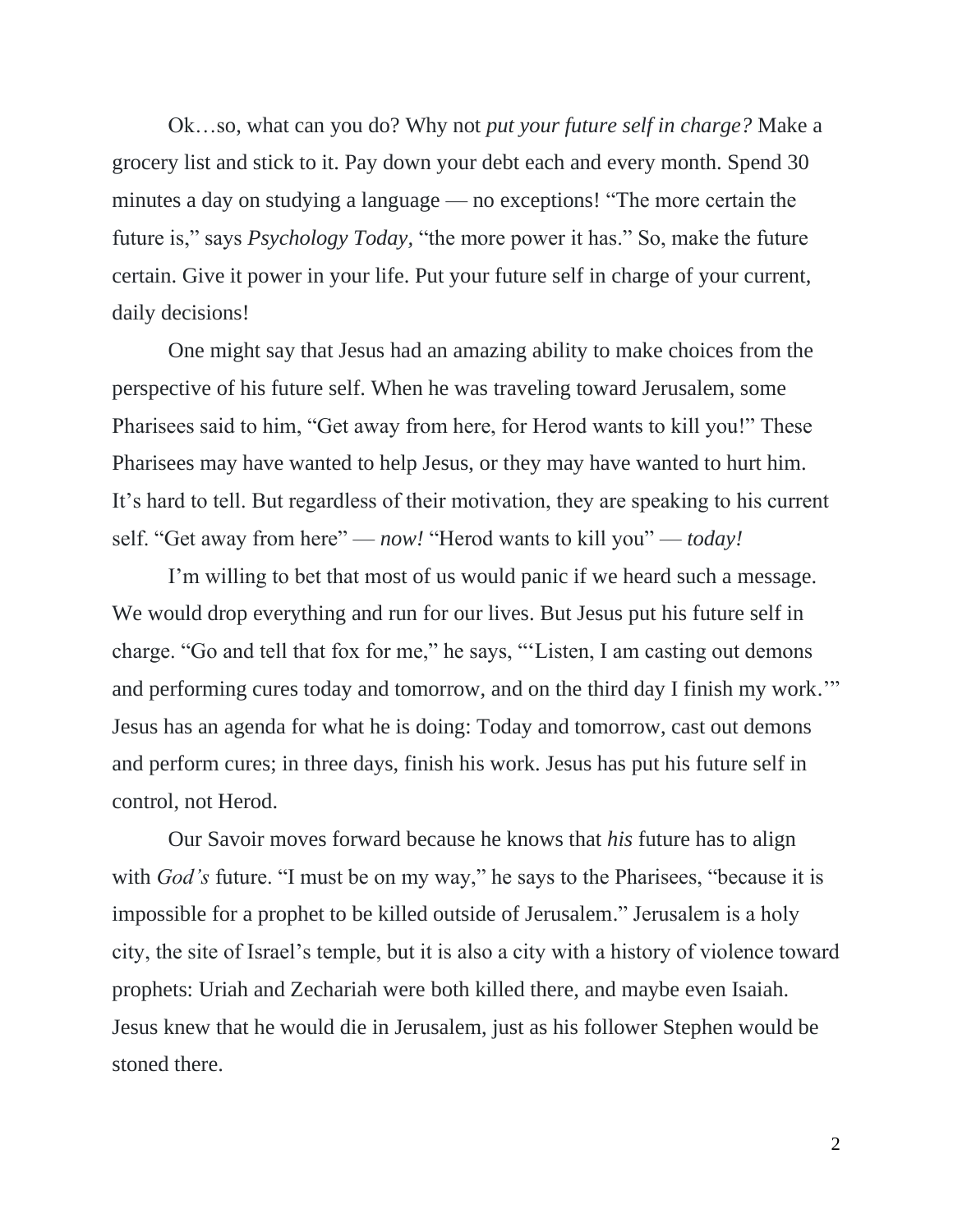Soon after Peter made the bold statement that Jesus was the Messiah, Jesus told him and the other disciples that he must "undergo great suffering, and be rejected by the elders, chief priests, and scribes, and be killed, and on the third day be raised." For Jesus, the future self was always in control. Remember, the more certain the future is, the more power it has. Jesus knew that he *must* suffer and be killed, and on the third day be raised. This made his future powerful.

Notice that, after stating his intention to travel to Jerusalem, Jesus offers a lament over the city, a passionate expression of sorrow. "Jerusalem, Jerusalem, the city that kills the prophets and stones those who are sent to it!" he cries out. "How often have I desired to gather your children together as a hen gathers her brood under her wings, and you were not willing!" Jesus knew that he would be killed in Jerusalem, but this horrible fate did not mean that he hated its' people. Instead, he desired to show them motherly love and protection, along the lines of a hen sheltering her chicks in a time of danger.

Jesus showed the Israelites the compassion that a mother has for her child, but the people turned away from him. And as a result, they would have to face the consequences of their choices. Then he predicted that they would not see him until Palm Sunday, when a multitude of His followers would say, "Blessed is the one who comes in the name of the Lord."

Every step of the way, Jesus was focused on God's work in the future. On good days and bad, this orientation gave him great power. So, what is the message of this passage for us this morning, as we make our way through the season of Lent? What would it mean for us to put our future selves in charge, as individuals and as a congregation? More than anything else, we need to live each day with a focus on crucifixion and resurrection, just as Jesus did.

We keep crucifixion in our future by remembering that Jesus said, "No one has a greater love than this, than to lay down one's life for one's friends." Keeping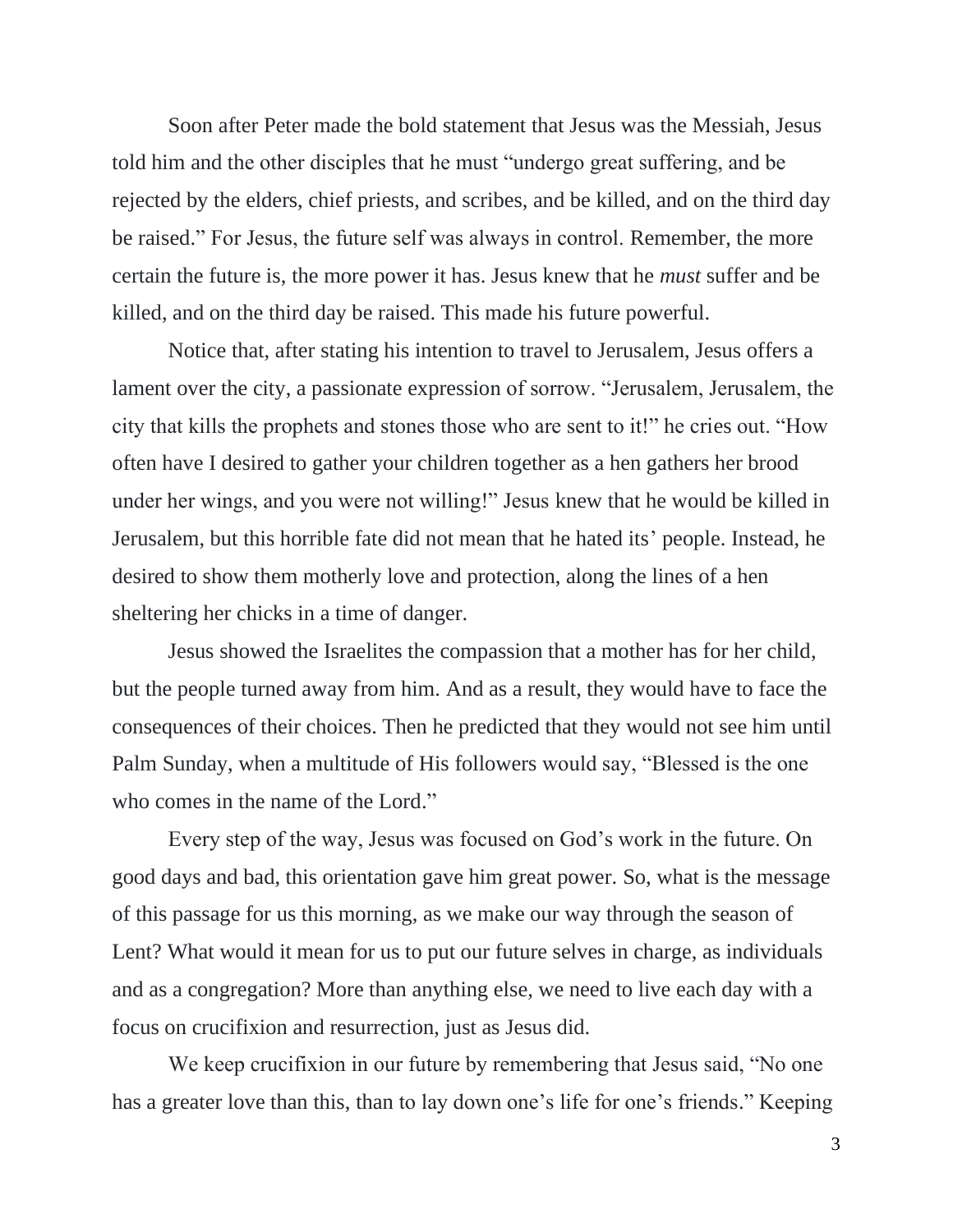the cross in front of us means that we focus on service to our neighbors, following a Lord who said that he "came not to be served but to serve."

The American writer Jay Parini says that "Jesus never meant to found a formal church with rituals and organized practices, to ordain priests, or to issue dogmatic statements that formed a rigid program for salvation. Other than 'follow me,' his only commandment was 'to love one another as I have loved you.'"

You see, when we follow Jesus, we keep crucifixion in our future. When we love one another, we practice the same kind of self-giving love that Jesus demonstrated when he died for us. The cross shows us just how far Jesus was willing to go to show us how much he loves us.

As individuals, we move toward the cross when we love each other with a Christ-like love. As a congregation, we focus on crucifixion when we measure our success in terms of feeding the hungry, housing the homeless, healing the sick, visiting prisoners, and welcoming strangers. With the cross in our future, we are filled with great power. But the crucifixion is not the end of the story. Jesus moved from the cross to an empty tomb, from death to resurrection, and so can we.

The path to the empty tomb is a journey to new life. When our future self is focused on resurrection, it is open to transformation. Jesus "wished for us to experience a change of heart …" says Parini, "… a shift into a larger consciousness, a life-enhancing awareness of the mind of God." When we keep the empty tomb in our future, we expect to be changed.

This means becoming people who can forgive others because we have been forgiven by God. People who can welcome strangers because we have been welcomed by Christ. People who can act boldly because we have been filled with the power of the Spirit of God. With a focus on resurrection, we know that nothing in all creation, not even death itself, "will be able to separate us from the love of God in Christ Jesus our Lord."